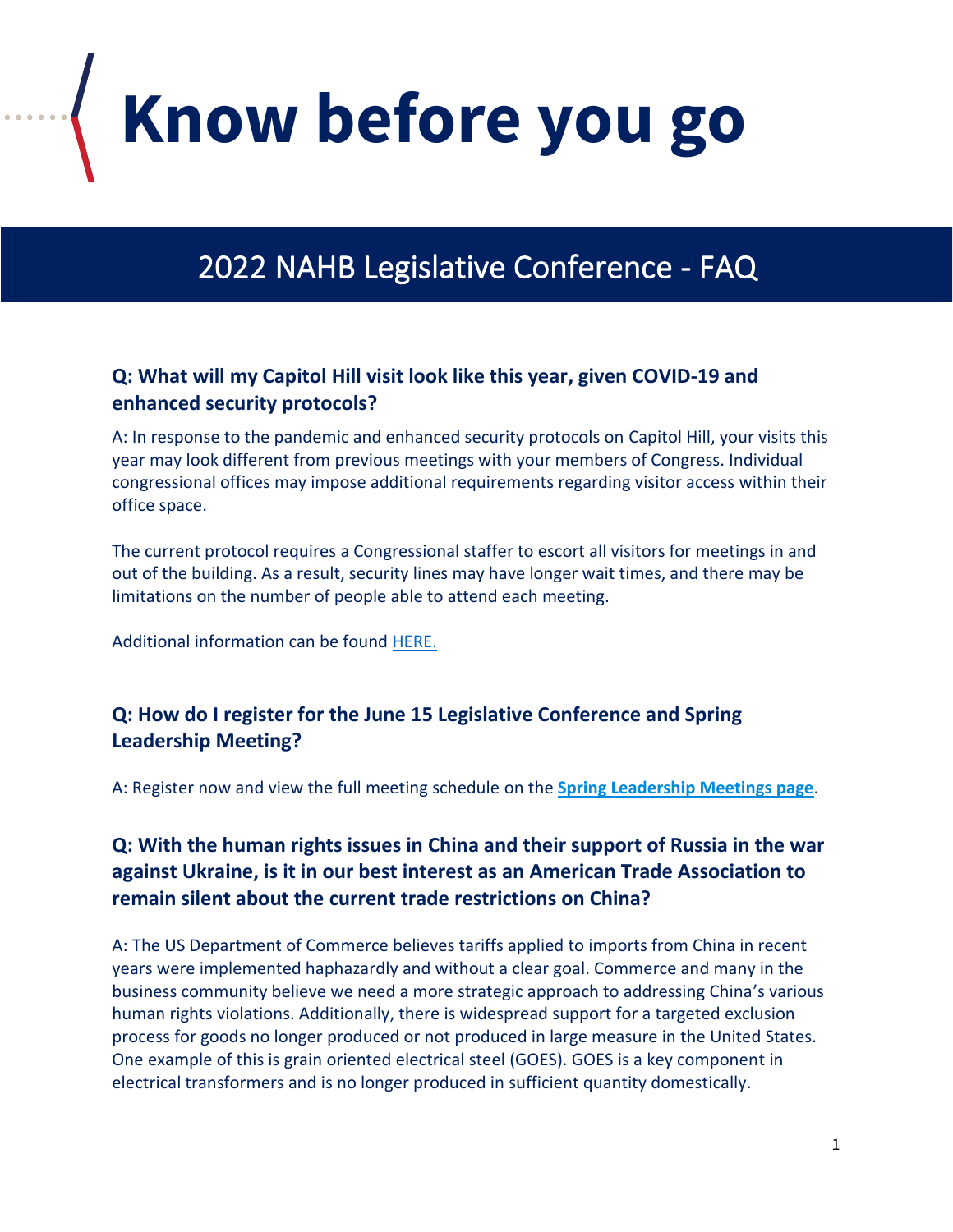There must be a process for us to strategically address China's human rights issues while also giving way to normal commerce that is critically important to our industry.

# **Q: Are we allowed to wear our BUILD-PAC pins during meetings with elected officials?**

A: Yes, you are welcome to wear your BUILD-PAC pins to these meetings.

## **Q: Do we have any talking points on electrification?**

A: Yes, NAHB's current talking points:

- Although electrification may provide benefits in certain applications, electrification mandates can be costly and infeasible in some areas of the country, limit consumer choice and create challenges for builders, homeowners, and consumers.
- There are many market-driven policies and programs and certifications aside from mandated electrification of the housing sector that recognize homes that are built following high performance or green building practices can show verifiable reductions in greenhouse gas (GHG) emissions.
- Additionally, because new construction is already significantly more energy efficient than the existing housing stock, any GHG emissions reductions gained through electrifying new construction would be far less than reductions gained through improving the energy efficiency of existing homes.
- NAHB only supports voluntary electrification of residential buildings that:
	- 1. Preserves consumer choice and considers consumer acceptance of an all-electric home;
	- 2. Ensures that the existing housing stock is addressed; and
	- 3. Develops economic incentives to offset the costs of electrifying buildings through rebates, tax incentives, favorable mortgage financing terms, and utility rates structure.
- NAHB supports the development and adoption of property appraisal methods that recognize the attributes of electrified homes and include utility costs in the calculations for mortgage qualification.
- NAHB furthermore supports the efficient use of fossil fuels.

# **Q: I just heard that with China's COVID restrictions, we would see more and more shortages. One of my concerns is that residential pad mount transformers are out one year and that 3 phase transformers are three years. Will this eventually create a slowdown in our housing?**

A: This is absolutely a concern. Building materials supply and pricing remain among the major housing supply-side headwinds facing our industry. In addition, we anticipate China's efforts to